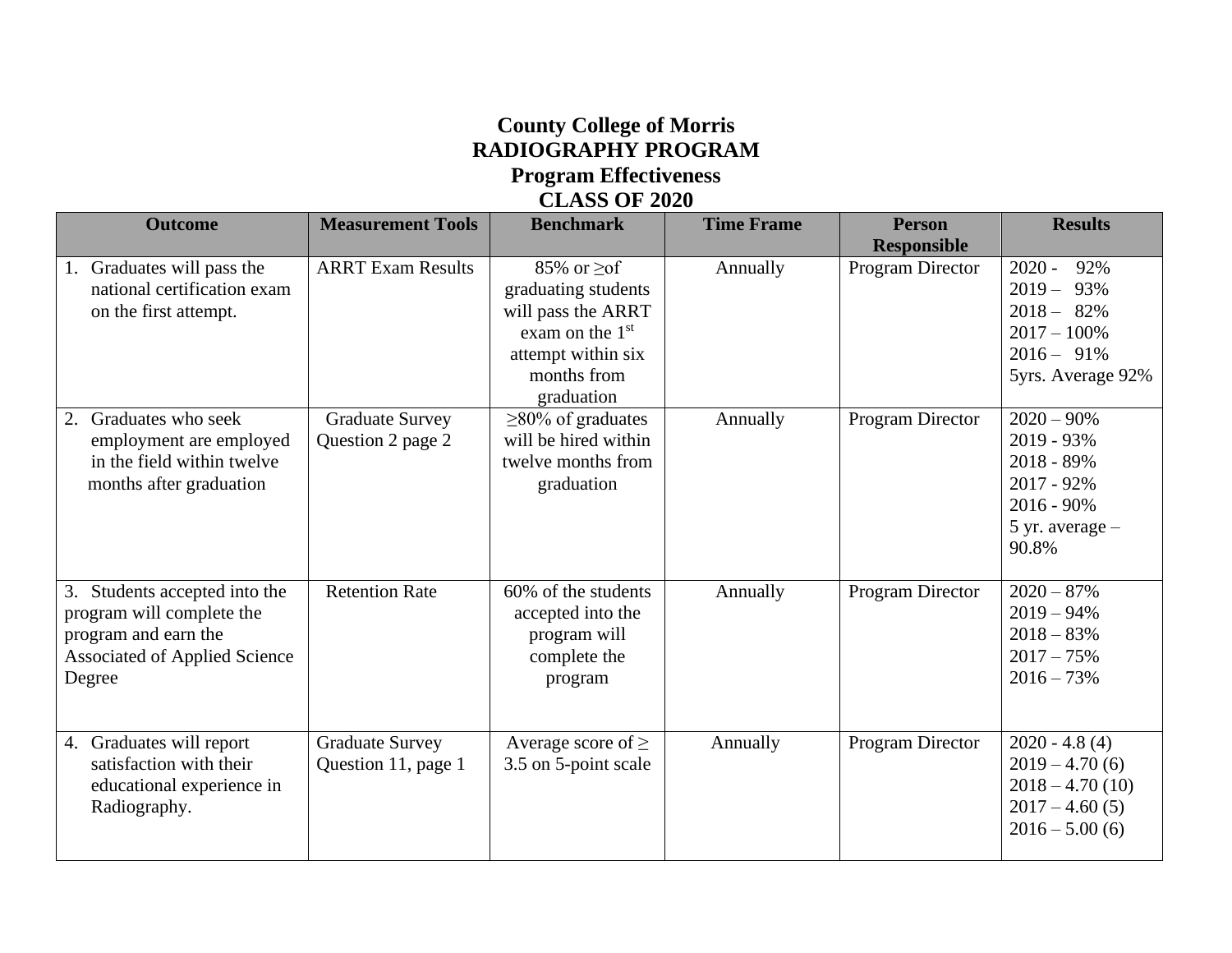| 5. Employers will identify  | <b>Employer Survey</b> | Average score of            | Annually | <b>Program Director</b> | $2020 - 4.07(13)$ |
|-----------------------------|------------------------|-----------------------------|----------|-------------------------|-------------------|
| graduates as satisfactory   | Question 11, page 1    | $\geq$ 3.5 on 5-point scale |          |                         | $2019 - 4.25(4)$  |
| with respect to entry level |                        |                             |          |                         | $2018 - 4.80(4)$  |
| skills.                     |                        |                             |          |                         | $2017 - 5.00(3)$  |
|                             |                        |                             |          |                         | $2016 - 4.10(10)$ |
|                             |                        |                             |          |                         |                   |
|                             |                        |                             |          |                         |                   |

## **Action/Analysis of Program Effectiveness:**

**1. Graduates will pass the American Registry of Radiologic Technologist National Certification Exam on on the first attempt: Measurement tool: ARRT exam results**

| YEAR          | <b>NO. OF EXAMINEES</b> | % THAT PASSED 1 <sup>st</sup> Attempt | <b>SCALED SCORE</b> |
|---------------|-------------------------|---------------------------------------|---------------------|
| 2016          | 22                      | 91 (20 of 20) passed                  | 87.0                |
| 2017          | 28                      | 100 (28 Of 28 passed)                 | 85.0                |
| 2018          | 28                      | 82 (23 of 28 passed)                  | 82.3                |
| 2019          | 29                      | 93 (27 of 29 passed)                  | 87.0                |
| 2020          | 39                      | 92 (36 of 39 passed)                  | 84.0                |
|               |                         |                                       |                     |
| <b>TOTALS</b> | 146                     | 134 % PASSING $91.7 = 92\%$           |                     |

The program has established a benchmark of 85% of the graduates is expected to pass the ARRT examination on the first attempt within six months from graduation. The program has consistently exceeded this benchmark. The five-year average for the program on the ARRT exam is 92% (91.6).

The program has a weekly review course in RAD 230 Advanced Clinical Practice to prepare the students for the ARRT Exam. The students are strongly encouraged to attention the Kettering Seminar that the Radiography Program sponsors each year. The class of 2020 had a 92% pass rate on the ARRT exam. This was slightly below the pass rate for the Class of 2019, which was 93%. The Class of 2020 had three failures on the ARRT exam. The program faculty reached out to the three graduates to offer tutoring sessions in helping them to be successful with the ARRT exam. Two of the graduates received tutoring from the program faculty and were successful when taking the ARRT exam for a second time.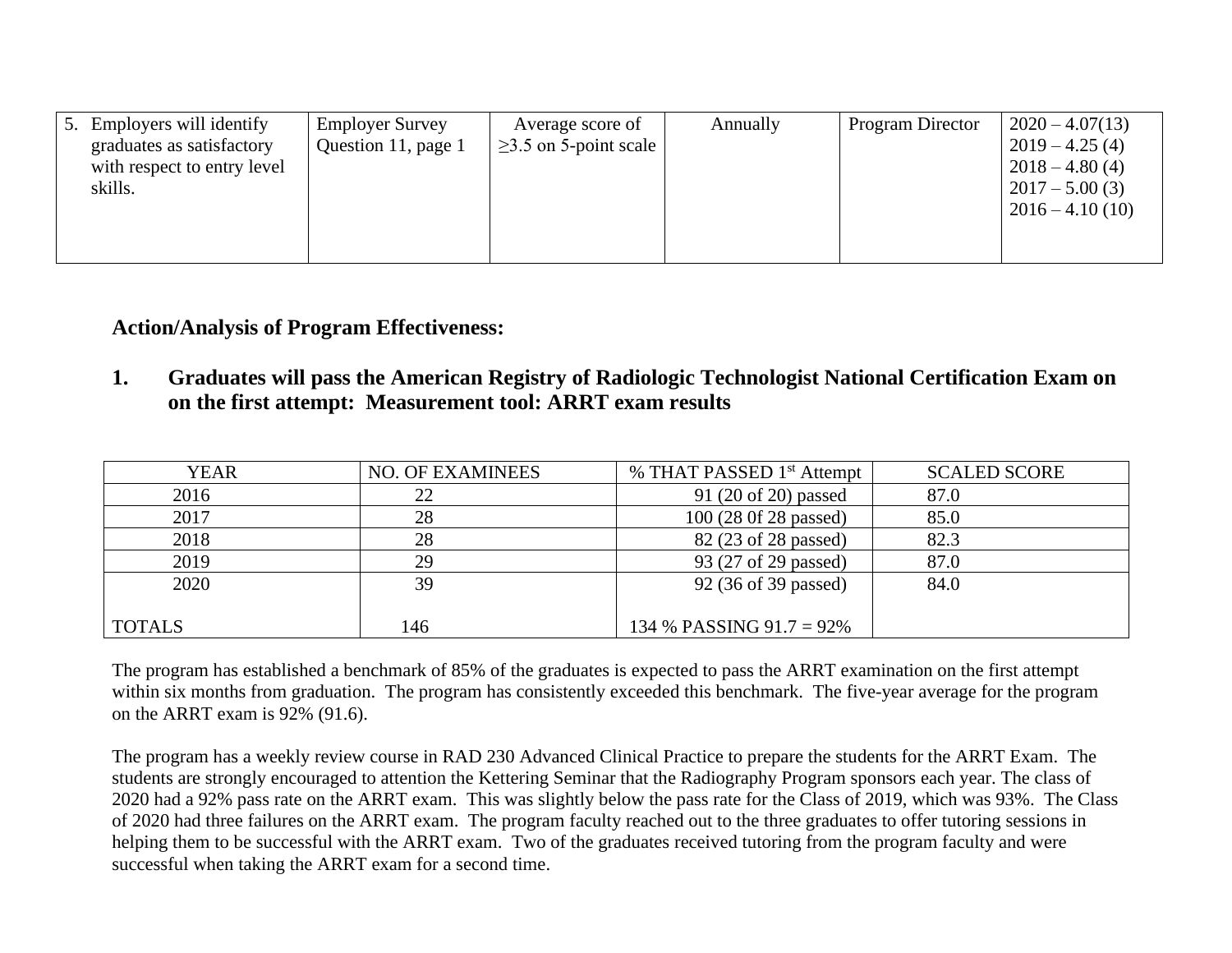The thirty-nine graduates scored in second sections of the exam with either at or higher then both the ARRT's and NJ's values. There was only one section that the graduates scored lower than both the ARRT's and NJ's values. In this section the NJ and ARRT value was 8,3 and the graduates had a value of 8.2. The only time that the program did not meet its benchmark was for the Class of 2018 which had a 82% pass rate.

**2. Employment Rate: The program benchmark for this outcome is to have 80% of the graduates seeking employment at graduation, to be employed within twelve months of graduation. Measurement tool: Graduate Survey**

| <b>YEAR</b> | <b>No. of Graduates verses</b> | No. Employed within six | <b>No. of Graduate Surveys</b> |
|-------------|--------------------------------|-------------------------|--------------------------------|
|             | <b>Seeking Employment</b>      | <b>Months</b>           | <b>Returned</b>                |
| 2016        | 22(22)                         | $90\% (20/22)$          |                                |
| 2017        | 27 (27)                        | 92% (25/27)             |                                |
| 2018        | 24(27)                         | 89 % $(24/27)$          |                                |
| 2019        | 27(29)                         | $93\% (27/29)$          | 06                             |
| 2020        | 36(39)                         | 90% (35/39)             | 04                             |

Class of 2020: Most of the graduates found jobs within the twelve-month benchmark because the economy has improved. Several of the graduates were able to obtain full time positions and not just per diem or part time positions. The return rate of the graduate survey continues to be extremely small. Of the 39 graduates, only graduate 4 surveys were returned. In the past several years the number of returns has gone down.

Since most of our graduates have gained employment at our seven clinical affiliates and Hospital for Special Surgery, we are able to have an accurate employment rate. The five-year average of graduates that will be hired within 12 months after graduation is 90%. The number of full-time revisedpositions open at our seven clinical affiliates continues to grow each year and are always offered to our graduates.

.